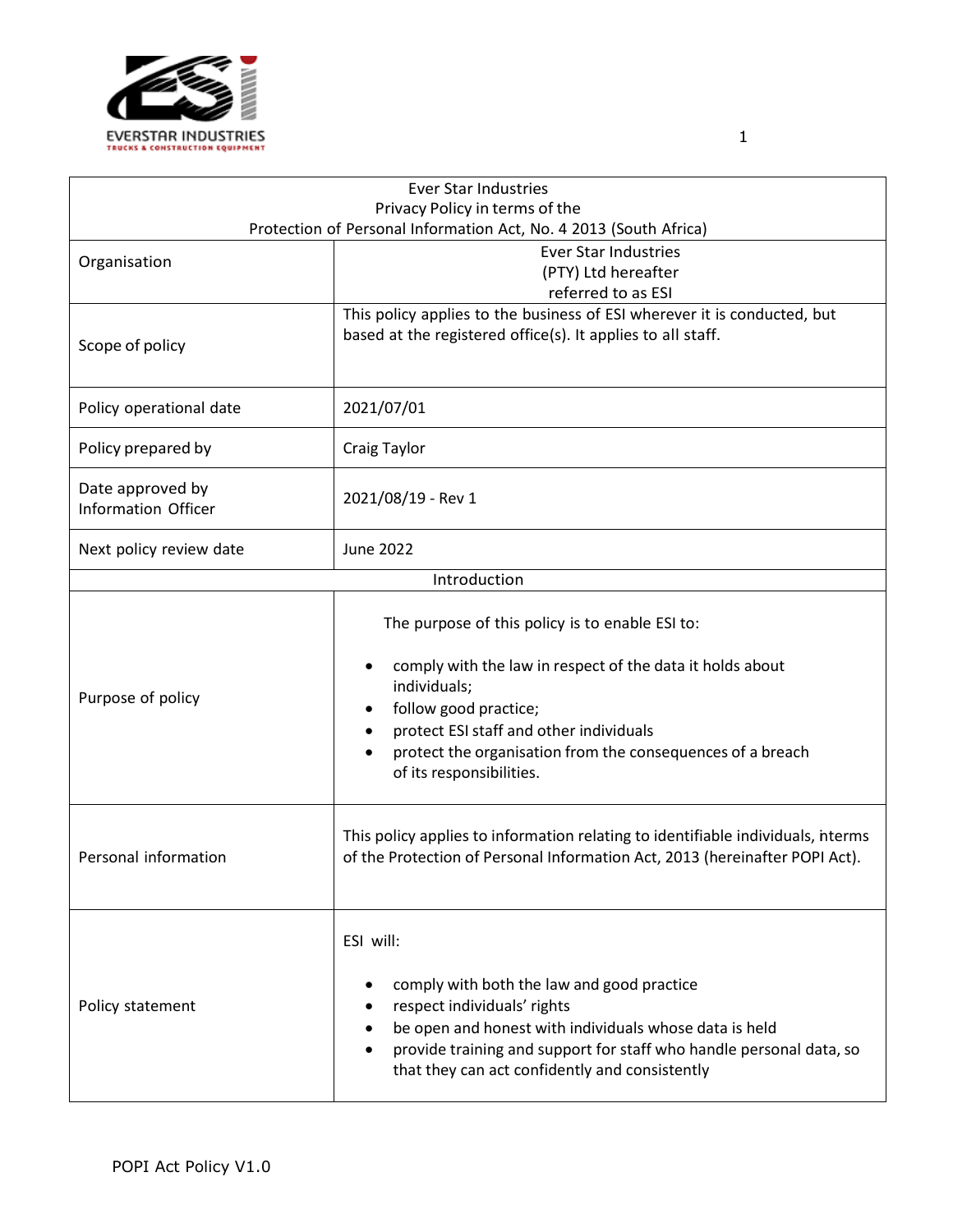

|                                         | ESI recognises that its first priority under the POPI Act is to avoid causing<br>harm to individuals. In the main this means:<br>keeping information securely in the right hands, and<br>retention of good quality information.                                                                                                                                                                                                                                                                                                                                       |
|-----------------------------------------|-----------------------------------------------------------------------------------------------------------------------------------------------------------------------------------------------------------------------------------------------------------------------------------------------------------------------------------------------------------------------------------------------------------------------------------------------------------------------------------------------------------------------------------------------------------------------|
|                                         | Secondly, the Act aims to ensure that the legitimate concerns of individuals<br>about the ways in which their data may be used are taken into account. In<br>addition to being open and transparent, ESI will seek to give individuals as<br>much choice as is possible and reasonable over what data is held and how<br>it is used.                                                                                                                                                                                                                                  |
|                                         | ESI has identified the following potential key risks, which this policy is<br>designed to address:                                                                                                                                                                                                                                                                                                                                                                                                                                                                    |
| Key risks                               | Breach of confidentiality (information being given out<br>inappropriately)<br>Insufficient clarity about the range of uses to which data will be put<br>٠<br>- leading to Data Subjects being insufficiently informed<br>Failure to offer choice about data use when appropriate<br>Breach of security by allowing unauthorised access<br>Harm to individuals if personal data is not up to date<br>Data Operator contracts                                                                                                                                           |
|                                         | Information Officer Responsibilities                                                                                                                                                                                                                                                                                                                                                                                                                                                                                                                                  |
| Scope                                   | The scope of this aspect of the policy is defined by the provisions of the<br>POPI Act, Condition 1, and Chapter 5, Part B.                                                                                                                                                                                                                                                                                                                                                                                                                                           |
| Information Officer<br>Responsibilities | The Information Officer has the following responsibilities:<br>Developing, publishing and maintaining a POPI Policy which<br>addresses all relevant provisions of the POPI Act, including but not<br>limited to the following:<br>Reviewing the POPI Act and periodic updates as published<br>Ensuring that POPI Act induction training takes place for all<br>staff<br>Ensuring that periodic communication awareness on POPI Act<br>responsibilities takes place<br>Ensuring that Privacy Notices for internal and external purposes<br>are developed and published |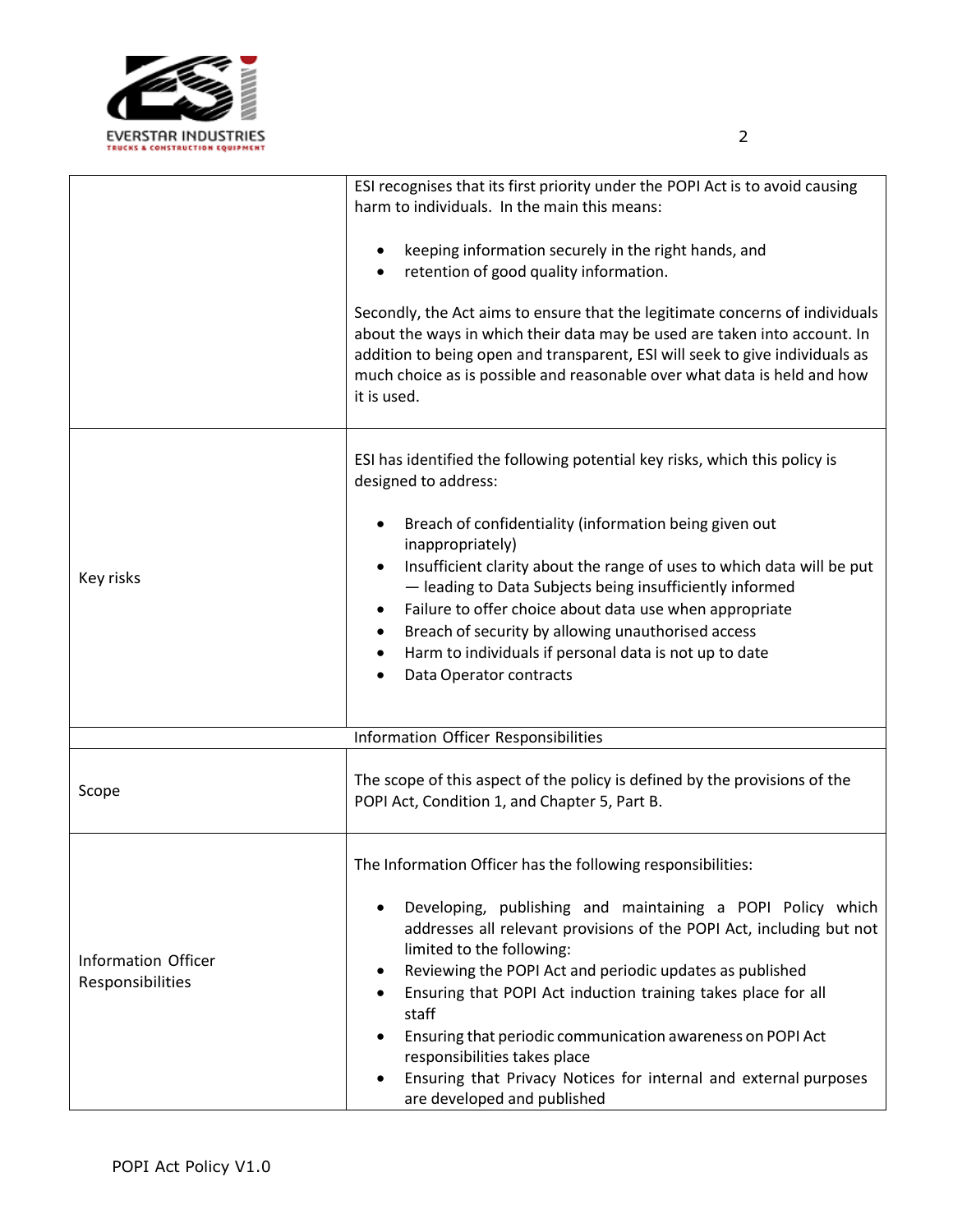

|                       | Handling data subject access requests<br>٠<br>Approving unusual or controversial disclosures of personal<br>data<br>Approving contracts with Data Operators<br>Ensuring that appropriate policies and controls are in place for<br>ensuring the Information Quality of personal information<br>Ensuring that appropriate Security Safeguards in line with the POPI<br>Act for personal information are in place<br>Handling all aspects of relationship with the Regulator as<br>foreseen in the POPI Act<br>Provide direction to any Deputy Information Officer if and when<br>appointed |
|-----------------------|-------------------------------------------------------------------------------------------------------------------------------------------------------------------------------------------------------------------------------------------------------------------------------------------------------------------------------------------------------------------------------------------------------------------------------------------------------------------------------------------------------------------------------------------------------------------------------------------|
| Appointment           | The appointment of the ESI Information Officer will be authorised by<br>the CEO and/or his designate.<br>Consideration will be given on an annual basis of the re-appointment or<br>replacement of the Information Officer; the need for any Deputy to assist<br>the Information Officer.                                                                                                                                                                                                                                                                                                 |
|                       | Processing Limitation                                                                                                                                                                                                                                                                                                                                                                                                                                                                                                                                                                     |
| Scope                 | The scope of this aspect of the policy is defined by the provisions of the<br>POPI Act, Condition 2.                                                                                                                                                                                                                                                                                                                                                                                                                                                                                      |
| Processing Limitation | ESI undertakes to comply with the POPI Act, Conditions 2 in terms of<br>processing limitation, sections 9 to 12, subject to the following stipulation<br>(Forms of Consent).                                                                                                                                                                                                                                                                                                                                                                                                              |
| Forms of consent      | ESI undertakes to gain written consent where appropriate;<br>alternatively a recording must be kept of verbal consent. It must be<br>carefully understood that your submission of your information in<br>any format will imply consent.                                                                                                                                                                                                                                                                                                                                                   |
|                       | Purpose specification                                                                                                                                                                                                                                                                                                                                                                                                                                                                                                                                                                     |
| Scope                 | The scope of this aspect of the policy is defined by the provisions of the<br>POPI Act, Condition 3.                                                                                                                                                                                                                                                                                                                                                                                                                                                                                      |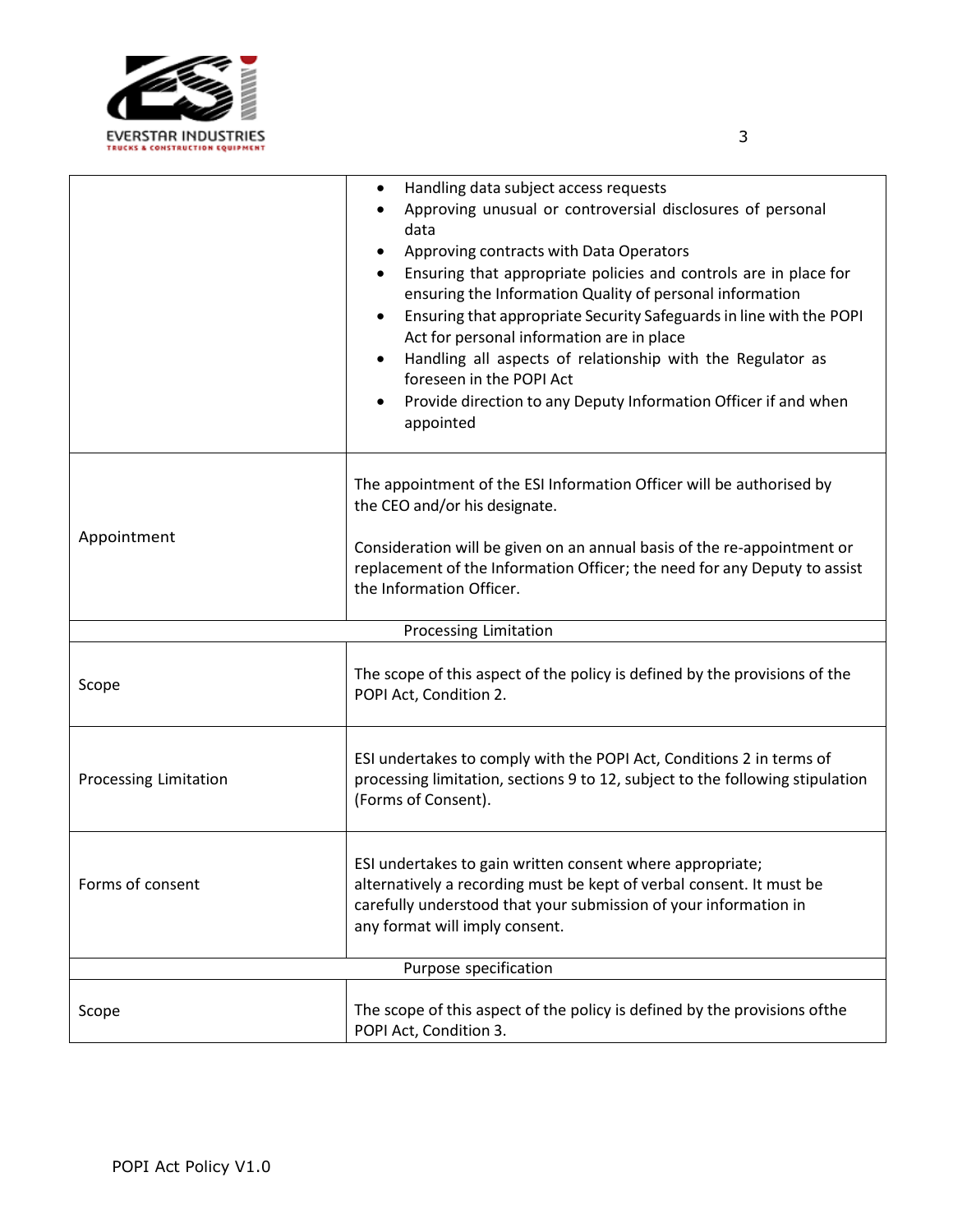

 $\mathbf{I}$ 

| Purpose specification         | ESI undertakes to comply with the POPI Act, Conditions 2 in terms of<br>processing limitation, sections 13 and 14, subject to the following stipulation<br>(Retention periods).                                                                                                                                                                                                                                                                                                         |  |
|-------------------------------|-----------------------------------------------------------------------------------------------------------------------------------------------------------------------------------------------------------------------------------------------------------------------------------------------------------------------------------------------------------------------------------------------------------------------------------------------------------------------------------------|--|
| Retention periods             | ESI will establish retention periods for at least the following categories of<br>data:<br><b>Directors</b><br>Staff<br>All business partners                                                                                                                                                                                                                                                                                                                                            |  |
|                               | Further processing limitation                                                                                                                                                                                                                                                                                                                                                                                                                                                           |  |
| Scope                         | The scope of this aspect of the policy is defined by the provisions of the POPI<br>Act, Condition 4.                                                                                                                                                                                                                                                                                                                                                                                    |  |
| Further processing limitation | ESI undertakes to comply with the POPI Act, Conditions 2 nterms of<br>processing limitation, section 15.                                                                                                                                                                                                                                                                                                                                                                                |  |
| Information quality           |                                                                                                                                                                                                                                                                                                                                                                                                                                                                                         |  |
| Scope                         | The scope of this aspect of the policy is defined by the provisions of the POPI<br>Act, Condition 5.<br>ESI will comply with all of the aspects of Condition 5,<br>section 16.                                                                                                                                                                                                                                                                                                          |  |
| Accuracy                      | ESI will regularly review its procedures for ensuring that its records remain<br>accurate and consistent and, in particular:<br>ICT systems will be designed, where possible, to encourage and<br>facilitate the entry of accurate data.<br>Data on any individual will be held in as few secure places as<br>necessary, and all staff will be discouraged from establishing<br>unnecessary additional data sets.<br>Effective procedures will be in place/amended so that all relevant |  |

 $\perp$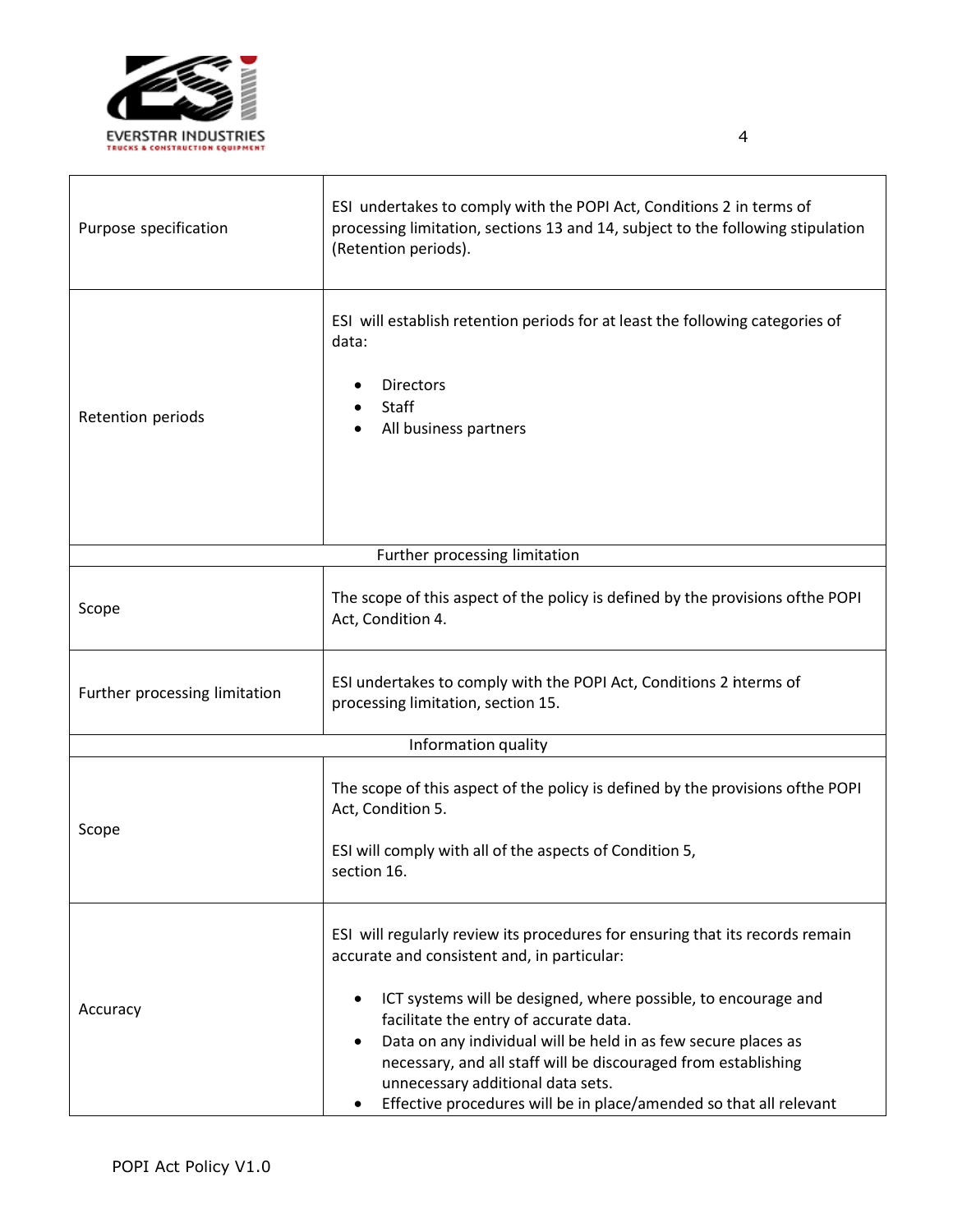

|           | systems are updated when information about any individual<br>changes.<br>Staff who keep more detailed information about individuals<br>will be given additional guidance on accuracy in record keeping.                                                                                                                                                                      |
|-----------|------------------------------------------------------------------------------------------------------------------------------------------------------------------------------------------------------------------------------------------------------------------------------------------------------------------------------------------------------------------------------|
| Updating  | ESI will review all personal information on an annual<br>basis in June of each year.                                                                                                                                                                                                                                                                                         |
| Archiving | Archived electronic records of ESI are stored securely on servers in an<br>access controlled room and/or on virtual servers hosted by our reputable<br>business partners.<br>Paper record archiving takes place through the use of services such as<br>Document Warehouse or similar                                                                                         |
|           | Digital copies of data are stored on off premises virtual platforms (Cloud)                                                                                                                                                                                                                                                                                                  |
|           | Openness                                                                                                                                                                                                                                                                                                                                                                     |
| Scope     | The scope of this aspect of the policy is defined by the provisions of the<br>POPI Act, Condition 6.                                                                                                                                                                                                                                                                         |
| Openness  | In line with Conditions 6 and 8 of the Act, ESI is committed to ensuring<br>that in principle Data Subjects are aware that their data is being<br>processed and<br>for what purpose it is being processed;<br>what types of disclosure are likely; and<br>how to exercise their rights in relation to the data.                                                              |
| Procedure | Data Subjects will generally be informed in the following ways:<br>Staff: through this policy<br>Customers and other interested parties: through the ESI Privacy<br>Notice and/or direct communication.<br>Whenever data is collected, the number of mandatory fields will be<br>kept to a minimum and Data Subjects will be informed which fields are<br>mandatory and why. |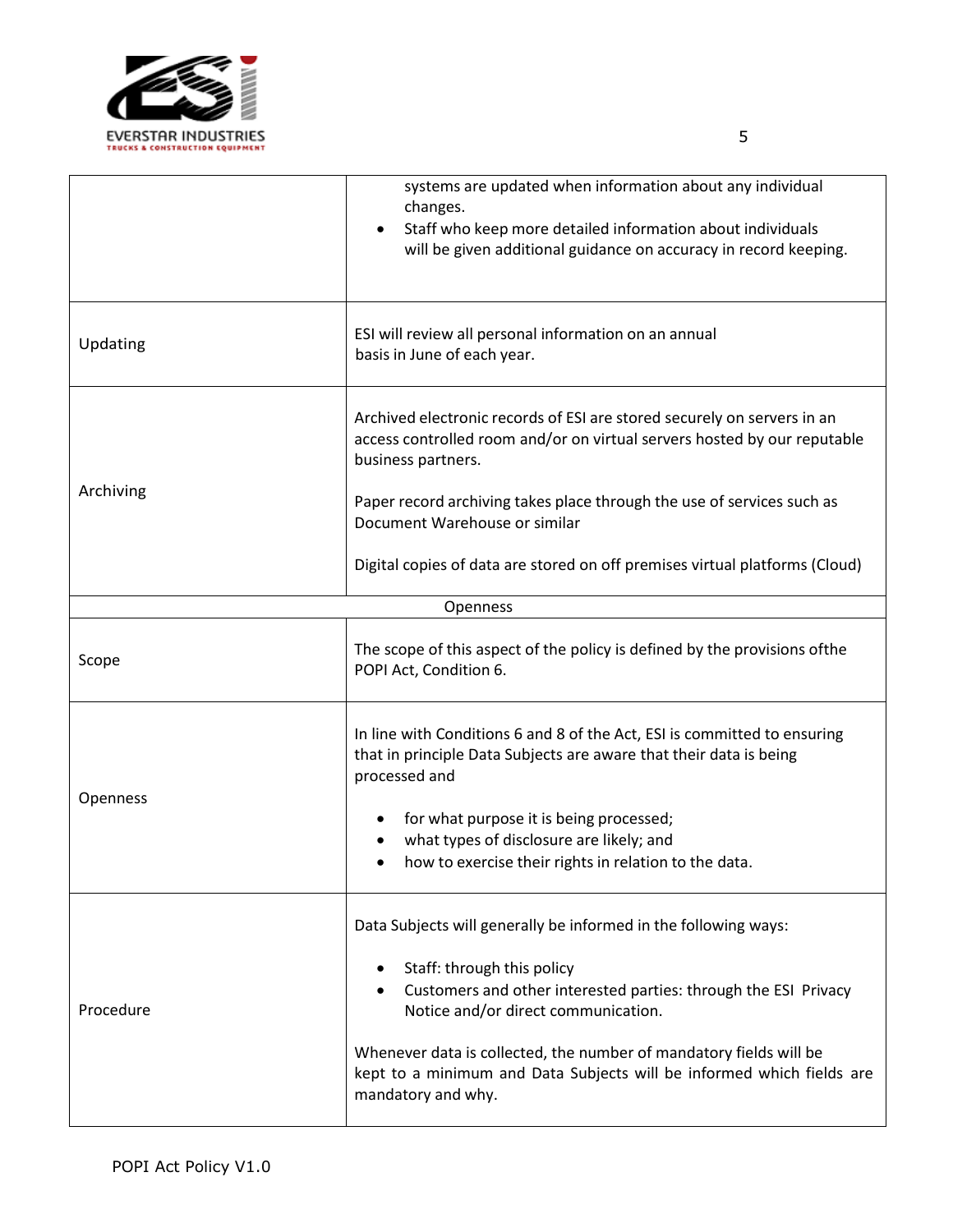

|                            | Security Safeguards                                                                                                                                                                                                                                                                                                          |  |
|----------------------------|------------------------------------------------------------------------------------------------------------------------------------------------------------------------------------------------------------------------------------------------------------------------------------------------------------------------------|--|
| Scope                      | The scope of this aspect of the policy is defined by the provisions of the<br>POPI Act, Condition 7, section 19 to 22.<br>This section of the policy only addresses security issues relating to<br>personal information. It does not cover security of the building, business<br>continuity or any other aspect of security. |  |
| Specific risks             | ESI has identified the following risks:<br>Staff with access to personal information could misuse it.<br>$\bullet$<br>Staff may be tricked into giving away information, either about<br>customers / member or colleagues, especially over the phone,<br>through "social engineering".                                       |  |
| Setting security levels    | Access to information on the main ESI computer system will be<br>controlled by function.                                                                                                                                                                                                                                     |  |
| Security measures          | ESI will ensure that all necessary controls are in place in terms of access<br>to personal information and will establish & maintain processes in the<br>event of a breach.                                                                                                                                                  |  |
| <b>Business continuity</b> | ESI will ensure that adequate steps are taken to provide business<br>continuity in the event of an emergency.                                                                                                                                                                                                                |  |
| Data Subject participation |                                                                                                                                                                                                                                                                                                                              |  |
| Scope                      | The scope of this aspect of the policy is defined by the provisions of the<br>POPI Act, Condition 8, sections 23 to 25.                                                                                                                                                                                                      |  |
| Responsibility             | Any subject access requests will be handled by the POPI Act<br>Information Officer in terms of Condition 8.                                                                                                                                                                                                                  |  |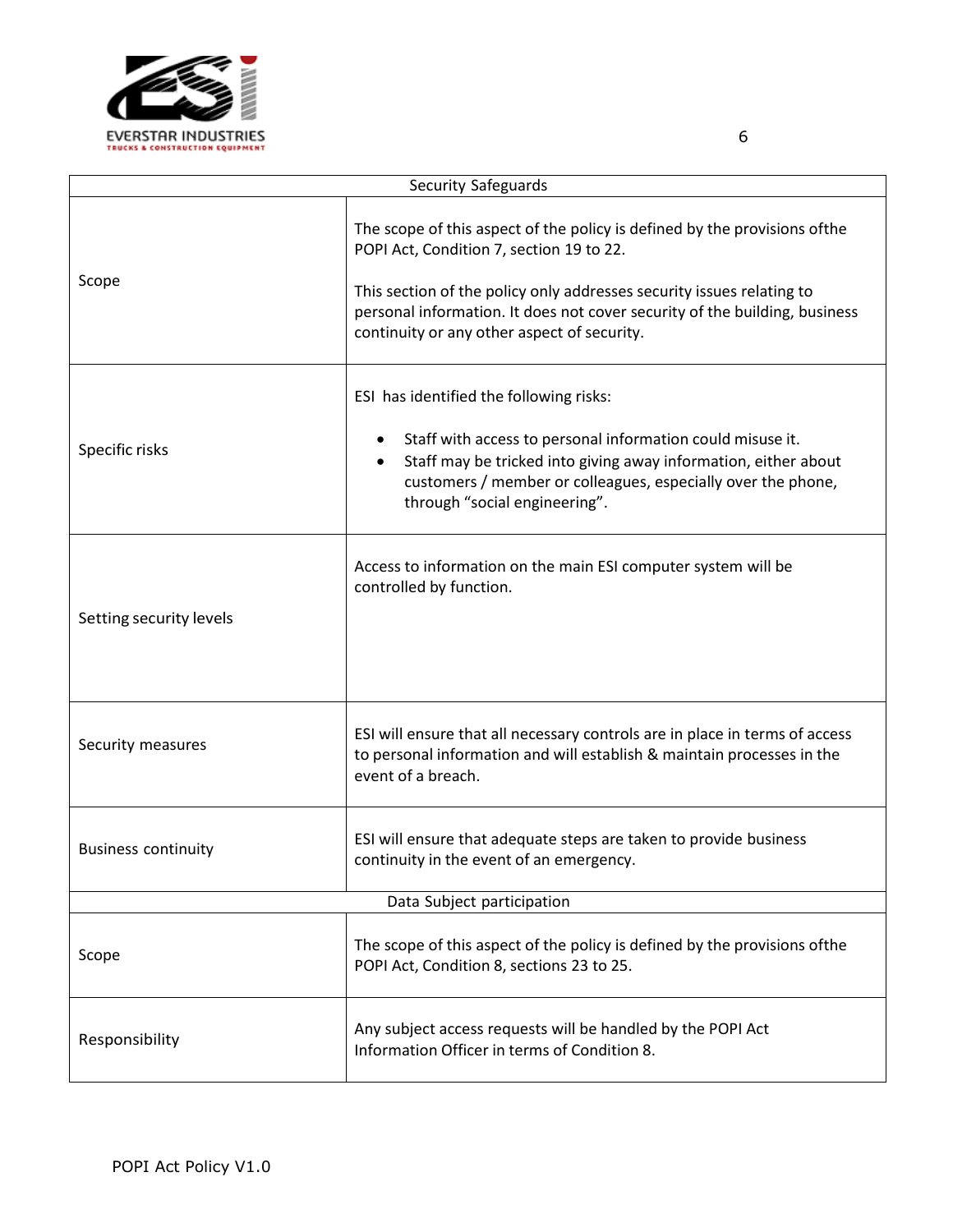

| Procedure for making request                   | Subject access requests must be in writing. All staff are required to pass on<br>anything which might be a subject access request to the POPI Act<br>Information Officer without delay.<br>Requests for access to personal information will be handled in compliance<br>with the POPI Act and in compliance with the Promotion of Access to<br>Information Act (PAIA)                                                                                                                                                                                                                                                                                                     |
|------------------------------------------------|---------------------------------------------------------------------------------------------------------------------------------------------------------------------------------------------------------------------------------------------------------------------------------------------------------------------------------------------------------------------------------------------------------------------------------------------------------------------------------------------------------------------------------------------------------------------------------------------------------------------------------------------------------------------------|
| Provision for verifying<br>identity            | Where the individual making a subject access request is not personally<br>known to the POPI Act Information Officer their identity must be verified<br>before handing over any information.                                                                                                                                                                                                                                                                                                                                                                                                                                                                               |
| Charging                                       | Fees for access to personal information will be handled in<br>compliance with the PAIA Act.                                                                                                                                                                                                                                                                                                                                                                                                                                                                                                                                                                               |
| Procedure for granting access                  | Procedures for access to personal information will be handled in<br>compliance with the PAIA Act                                                                                                                                                                                                                                                                                                                                                                                                                                                                                                                                                                          |
|                                                | Processing of Special Personal Information                                                                                                                                                                                                                                                                                                                                                                                                                                                                                                                                                                                                                                |
| Scope                                          | The scope of this aspect of the policy is defined by the provisions of<br>the POPI Act, Part B, sections 26 to 33.                                                                                                                                                                                                                                                                                                                                                                                                                                                                                                                                                        |
| Processing of Special Personal<br>Information  | ESI has the policy of adhering to the process of Special Personal<br>Information which relates to the religious or philosophical beliefs, race or<br>ethnic origin, trade union membership, political persuasion, health or sex<br>life or biometric information of a data subject.<br>Special personal information includes criminal behaviour relating to<br>alleged offences or proceedings dealing with alleged offences.<br>Unless a general authorisation, alternatively a specific authorization<br>relating to the different types of special personal information applies, a<br>responsible party is prohibited from processing special personal<br>information. |
| Processing of Personal Information of Children |                                                                                                                                                                                                                                                                                                                                                                                                                                                                                                                                                                                                                                                                           |

٦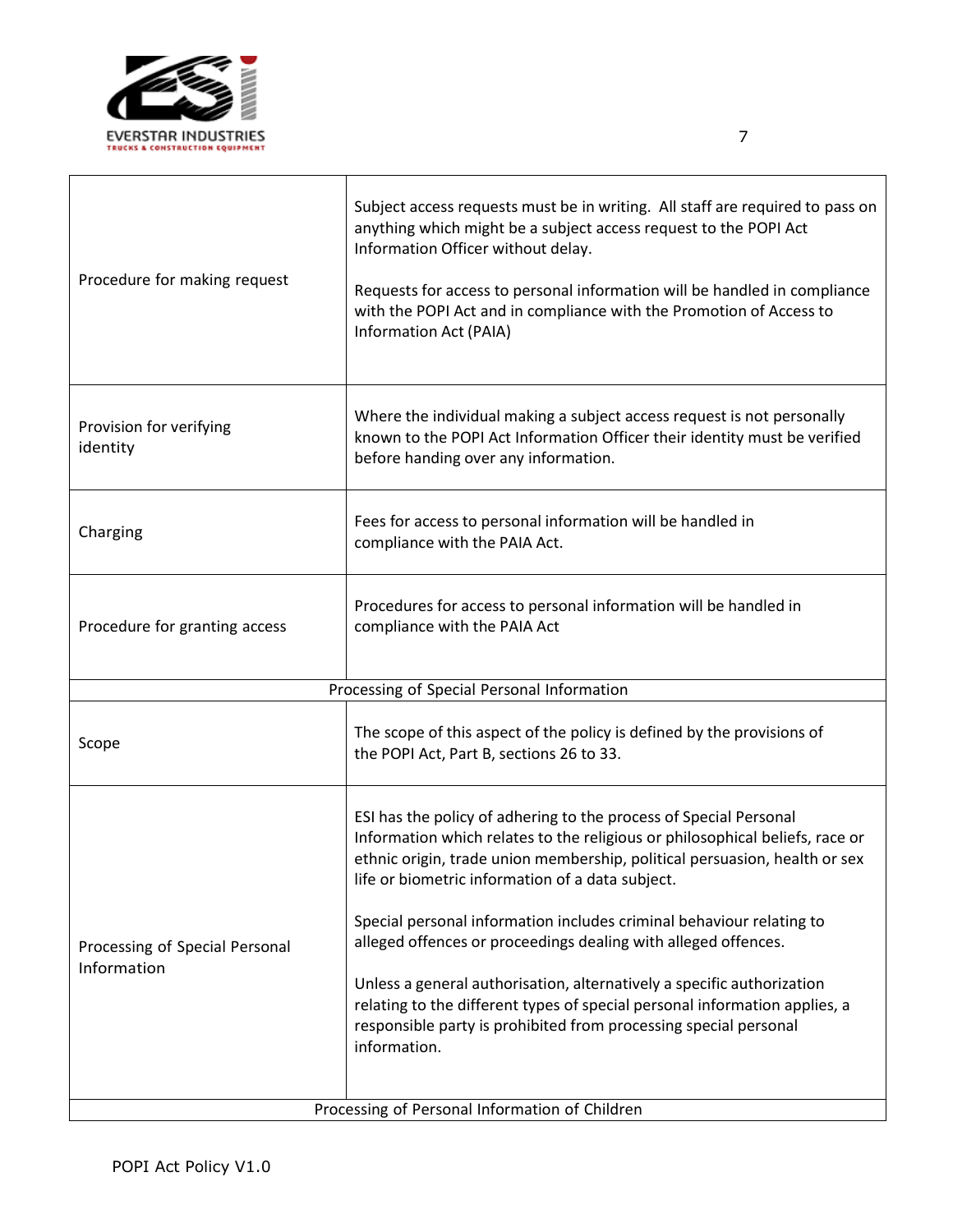

| Scope                                                                 | The scope of this aspect of the policy is defined by the provisions of the<br>POPI Act, Part C, sections 34 and 35.                                                                                                                                                                                                          |
|-----------------------------------------------------------------------|------------------------------------------------------------------------------------------------------------------------------------------------------------------------------------------------------------------------------------------------------------------------------------------------------------------------------|
| Processing of Personal<br>Information of Children                     | ESI has the policy of adhering to the process of Special Personal<br>Information of children. This applies to under-18 individuals, so an age<br>check is required for all personal information records.<br>General authorisation concerning personal information of children<br>only applies where under-18's are involved. |
|                                                                       | <b>Prior Authorisation</b>                                                                                                                                                                                                                                                                                                   |
| Scope                                                                 | The scope of this aspect of the policy is defined by the provisions of the<br>POPI Act, Chapter 6.                                                                                                                                                                                                                           |
| <b>Prior Authorisation</b>                                            | ESI has the policy of adhering to the process of Prior<br>Authorisation in terms of sections 57 to 59.                                                                                                                                                                                                                       |
| Direct Marketing, Directories and Automated Decision Making           |                                                                                                                                                                                                                                                                                                                              |
| Scope                                                                 | The scope of this aspect of the policy is defined by the provisions of the<br>POPI Act, Chapter 8.                                                                                                                                                                                                                           |
| Direct Marketing, Directories and<br><b>Automated Decision Making</b> | ESI undertakes to comply with the POPI Act Chapter 8, sections 69 to<br>71.                                                                                                                                                                                                                                                  |
| Opting in                                                             | Whenever data is first collected which might be used for any marketing<br>purpose, this purpose will be made clear, and the Data Subject will be given<br>a clear opportunity to opt in.                                                                                                                                     |
| <b>Sharing lists</b>                                                  | ESI has the policy of sharing lists (or carrying out joint or reciprocal<br>mailings) only on an occasional and tightly-controlled basis. Details will<br>only be used for any of these purposes where the Data Subject has been<br>informed of this possibility, along with an                                              |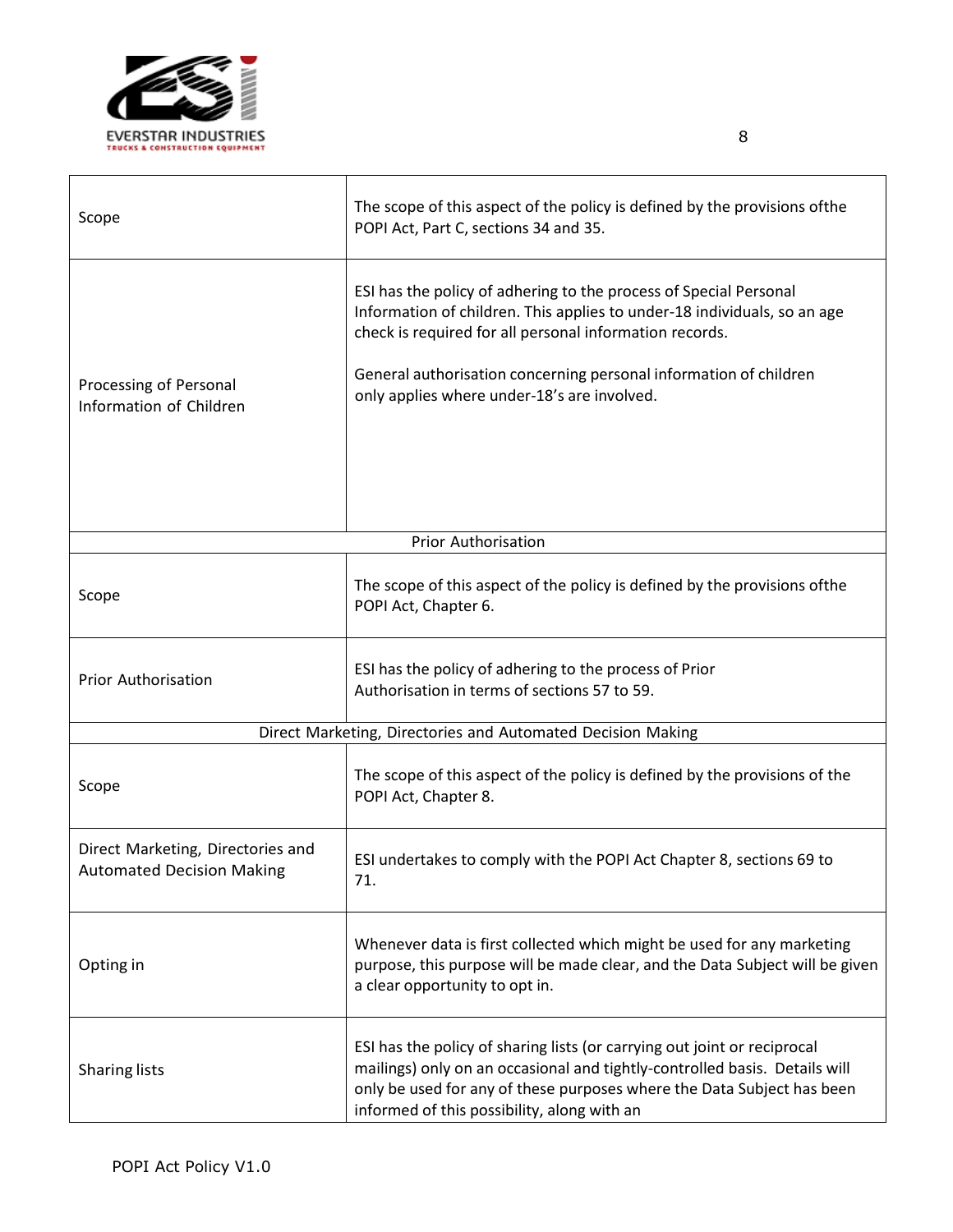

|                               | option to opt out and has not exercised this option.                                                                                                                                                                                |
|-------------------------------|-------------------------------------------------------------------------------------------------------------------------------------------------------------------------------------------------------------------------------------|
|                               | ESI undertakes to obtain external lists only where it can be guaranteed<br>that the list is valid, up to date and those who provided the information<br>did so full knowing that such may and/or will be shared with other parties. |
| Electronic contact            | Whenever e-mail addresses are collected, any future use for marketing<br>will be identified, and the provision of the address made optional.                                                                                        |
|                               | Trans-border information flows                                                                                                                                                                                                      |
| Scope                         | The scope of this aspect of the policy is defined by the provisions of the<br>POPI Act, Chapter 9.                                                                                                                                  |
|                               | ESI will ensure that the POPI Act Chapter 9, section 72 is fully complied<br>with.                                                                                                                                                  |
| Trans border informationflows | Compliance with section 72 will be achieved through the use of the<br>necessary contractual commitments from the relevant third parties.                                                                                            |
|                               | Staff training & acceptance of responsibilities                                                                                                                                                                                     |
| Scope                         | The scope of this aspect of the policy is written in support of the provisions<br>of the POPI Act, Chapter 5, Part B.                                                                                                               |
| Documentation                 | Information for staff is contained in this policy document and other<br>materials made available by the Information Officer.                                                                                                        |
| Induction                     | The ESI Information Officer will ensure that all staff who have access to any<br>kind of personal information will have their responsibilities outlined during<br>their induction procedures.                                       |
| Continuing training           | ESI will provide opportunities for staff to explore POPI Act issues<br>through training, team meetings, and supervisions.                                                                                                           |

9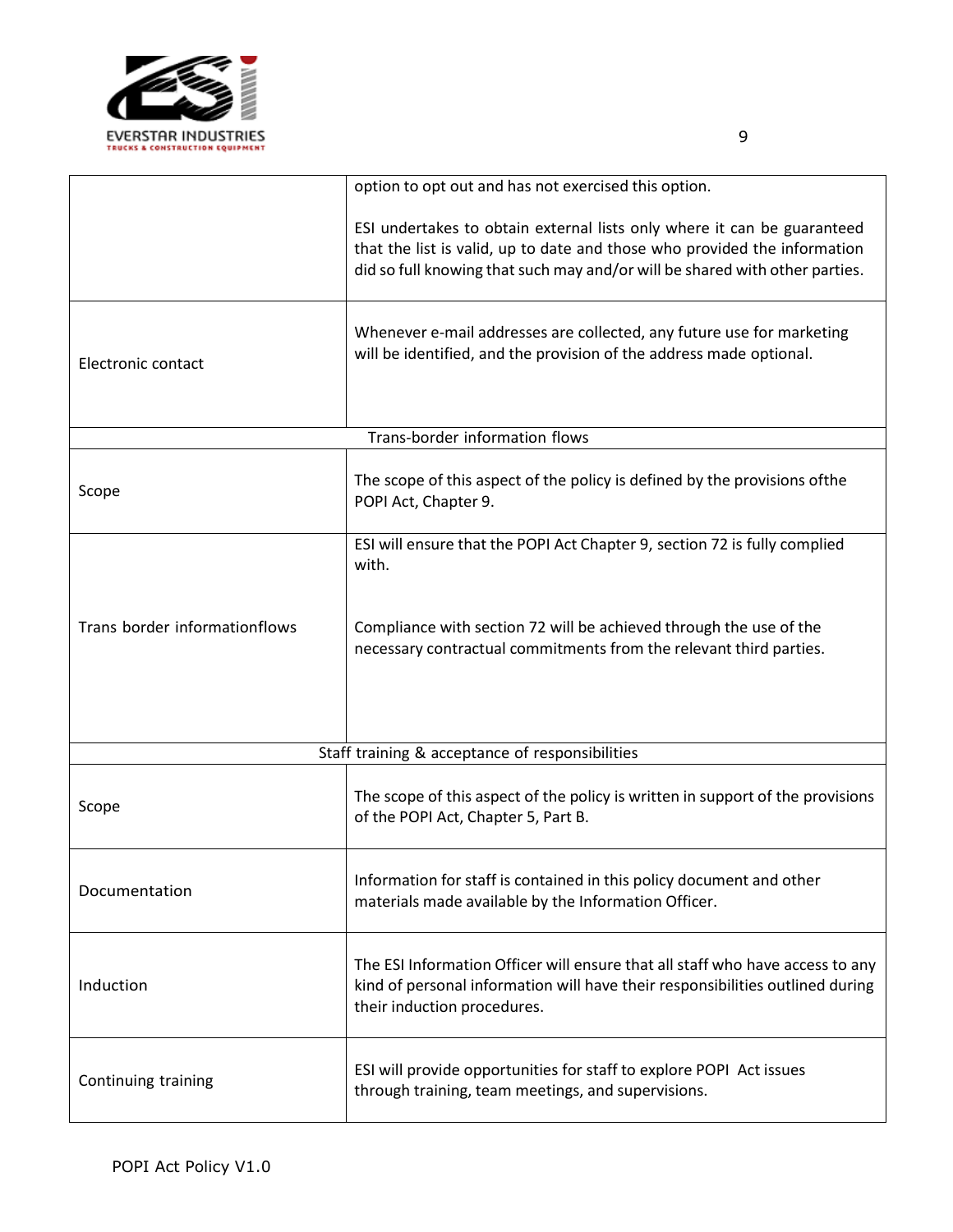

| Procedure for staff signifying<br>acceptance of policy | ESI will ensure that all staff sign acceptance of this policy once they have<br>had a chance to understand the policy and their responsibilities in terms<br>of the policy and the POPI Act. |
|--------------------------------------------------------|----------------------------------------------------------------------------------------------------------------------------------------------------------------------------------------------|
|                                                        | Policy review                                                                                                                                                                                |
| Responsibility                                         | The ESI Information Officer is responsible for an annual<br>review to be completed prior to the policy anniversary date.                                                                     |
| Procedure                                              | The ESI Information Officer will ensure relevant stakeholders are consulted<br>as part of the annual review to becompleted prior to the policy anniversary<br>date.                          |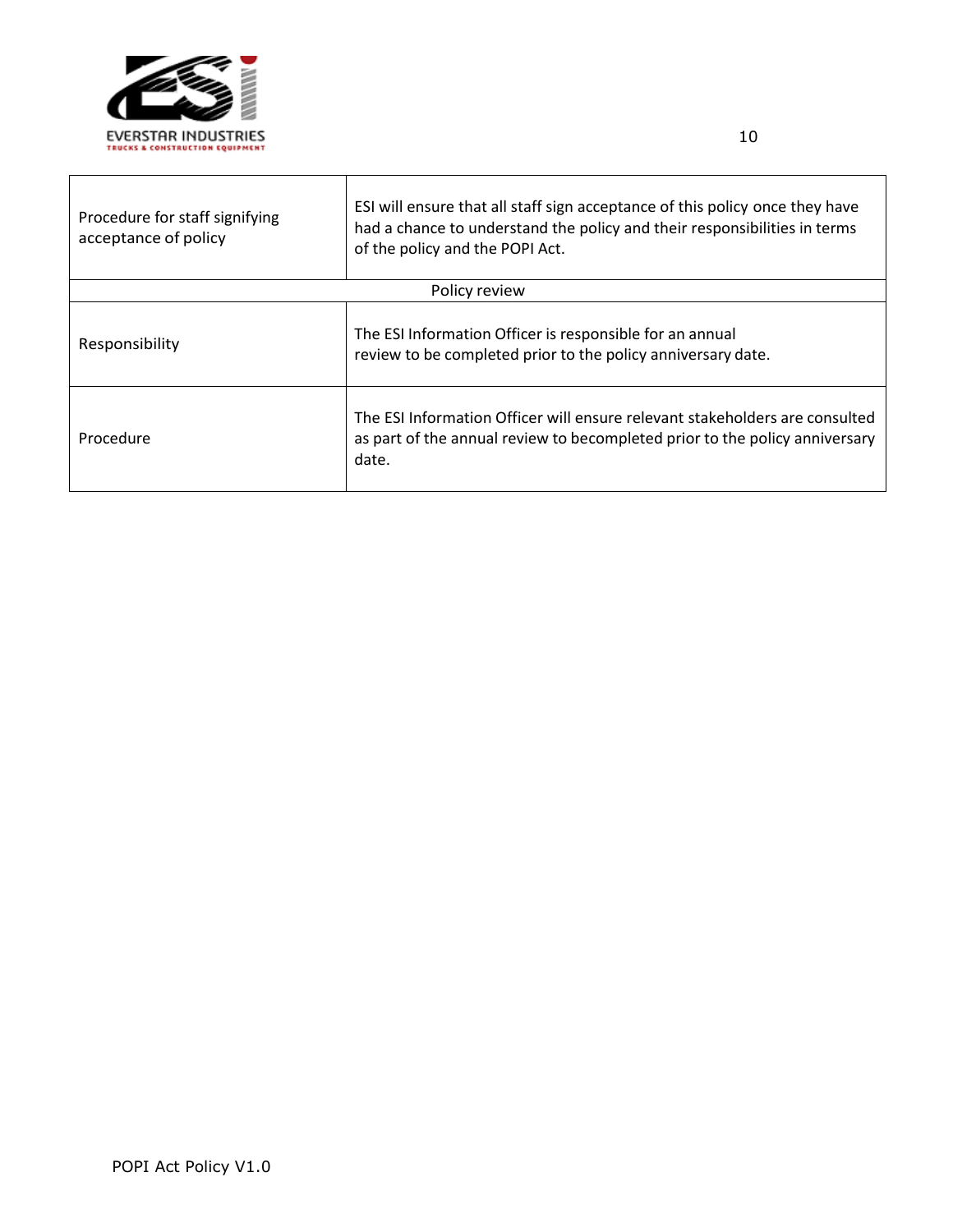

### APPENDIX A: ESI CUSTOMER PRIVACY NOTICE

# **CONTENTS**

| 1              |  |
|----------------|--|
| $2^{\circ}$    |  |
| $\overline{3}$ |  |
| 4              |  |
| 5.             |  |
| 6              |  |
| $7^{\circ}$    |  |
| 8              |  |
| 9              |  |
| 10             |  |
|                |  |

### Introduction

We respect the privacy of everyone who visits this website. As a result we would like to inform you regarding the way we would use your Personal Information. We recommend you to read this Customer Privacy Notice and Consent so that you understand our approach towards the use of your Personal Information. By submitting your Personal Information to us, you will be treated as having given your permission – where necessary and appropriate – for disclosures referred to in this policy. By using this web site, you acknowledge that you have reviewed the terms of this Customer Privacy Notice and Consent to Use of Personal Information (the "Customer Privacy Notice and Consent") and agree that we may collect, use and transfer your Personal Information in accordance therewith.

If you do not agree with these terms, you may choose not to use our site, and please do not provide any Personal Information through this site. This Customer Privacy Notice and Consent forms part of our Site Terms and Conditions of Use and such shall be governed by and construed in accordance with the laws of South Africa. This Notice explains how we obtain, use and disclose your personal information, as is required by the Protection of Personal Information Act, 2013 (POPI Act). At Ever Star we are committed to protecting your privacy and to ensure that your Personal Information is collected and used properly, for its intended purpose only, lawfully and openly.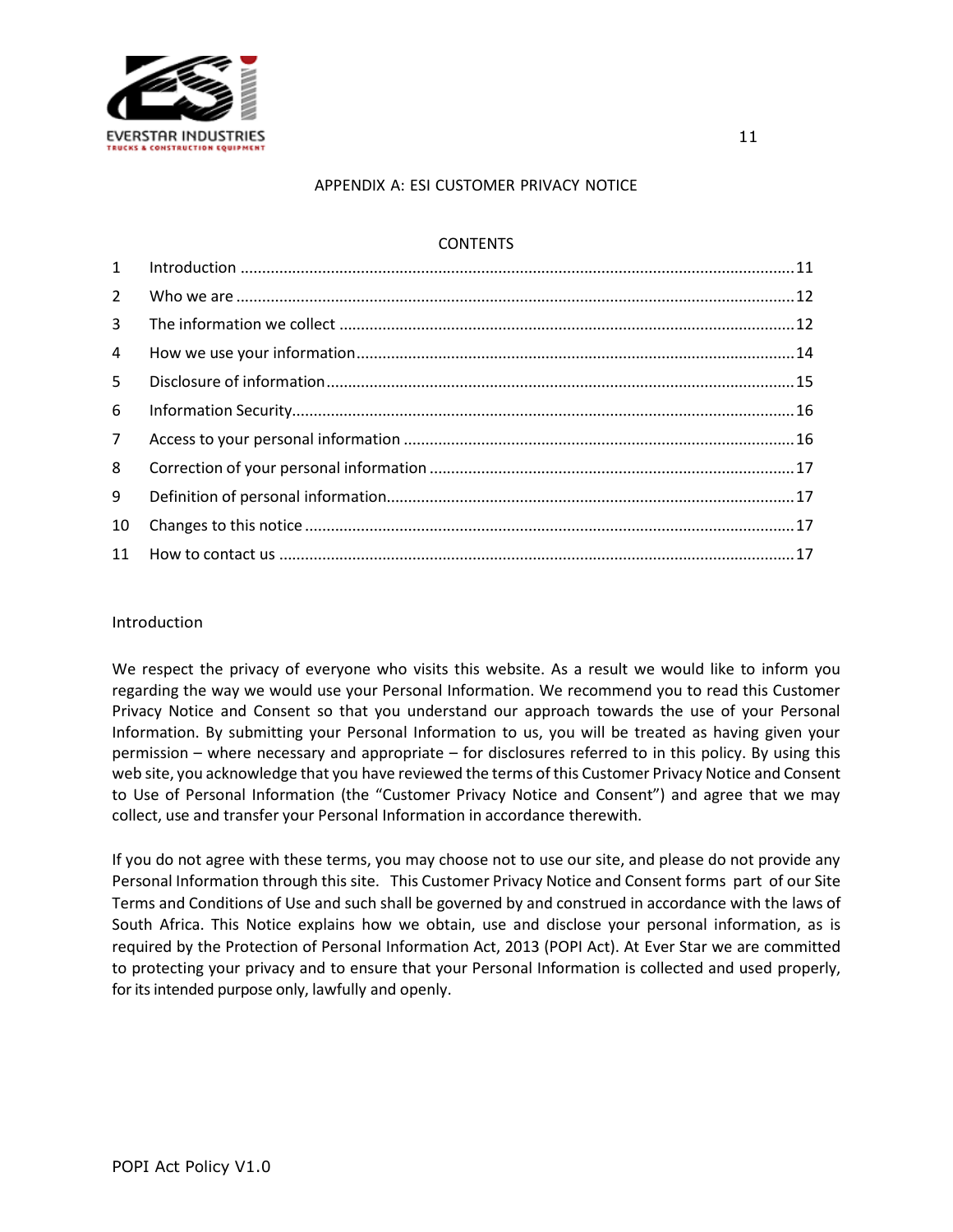

Who we are…

Ever Star Industries is an established company that specializes in the assembly, sales and distribution of trucks and construction equipment

The information we collect

Collection of Personal Information…

We collect and process your limited Personal Information mainly to provide you with access to our services and products, to help us improve our offerings to you and for certain other purposes explained below. The type of information we collect will depend on the purpose for which it is collected and used. We will only collect information that we need for that purpose.

We collect information directly from you, and where you provide us with your personal details, for example when you purchase a product or services from us or when you submit enquiries to us or contact us. Where possible, we will inform you what information you are required to provide to us and what information is optional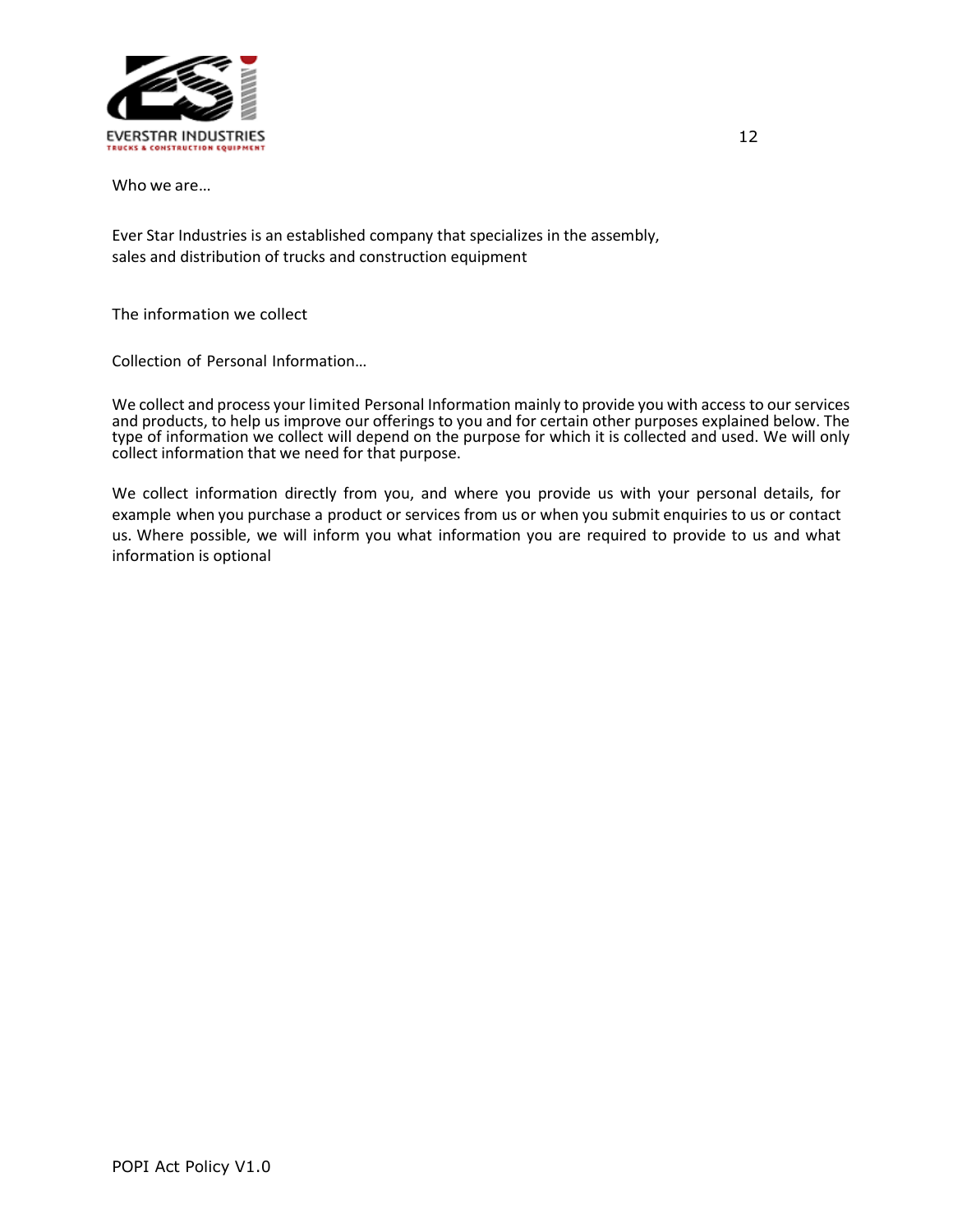

Examples of information we collect from you are:

- name
- address
- email address
- telephone/cell number
- user-generated content, posts and other content you submit to our web site

We also collect information about you from other sources as explained below.

With your consent, we may also supplement the information that you provide to us with information we receive from other companies in our industry in order to offer you a more consistent and personalized experience in your interactions with ESI.

If uncertain, you are also urged to confirm the information needed and its intended purposes by contacting our offices, and speaking to either the heads of Finance, marketing and/or legal.

Collection of Non-Personal Information…

We may automatically collect non-Personal Information about you such as the type of internet browsers you use or the website from which you linked to our website. We may also aggregate details which you have submitted to the site (for example, the products or services you are interested in). You cannot be identified from this information and it is only used to assist us in providing an effective service on this web site. We may from time-to-time supply third parties with this non-personal or aggregated data for uses in connection with this website.

## Cookies policy

We use the term "cookies" to refer to cookies and other similar technologies covered by the POPI Act on privacy in electronic communications.

• What is a cookie?

Cookies are small data files that your browser places on your computer or device. Cookies help your browser navigate a website and the cookies themselves cannot collect any information stored on your computer or your files. When a server uses a web browser to read cookies they can help a website deliver a more user-friendly service. To protect your privacy, your browser only gives a website access to the cookies it has already sent to you.

## • Why do we use cookies?

We use cookies to learn more about the way you interact with our content and help us to improve your experience when visiting our website. Cookies remember the type of browser you use and which additional browser software you have installed. They also remember your preferences, such as language and region, which remain as your default settings when you revisit the website. Cookies also allow you to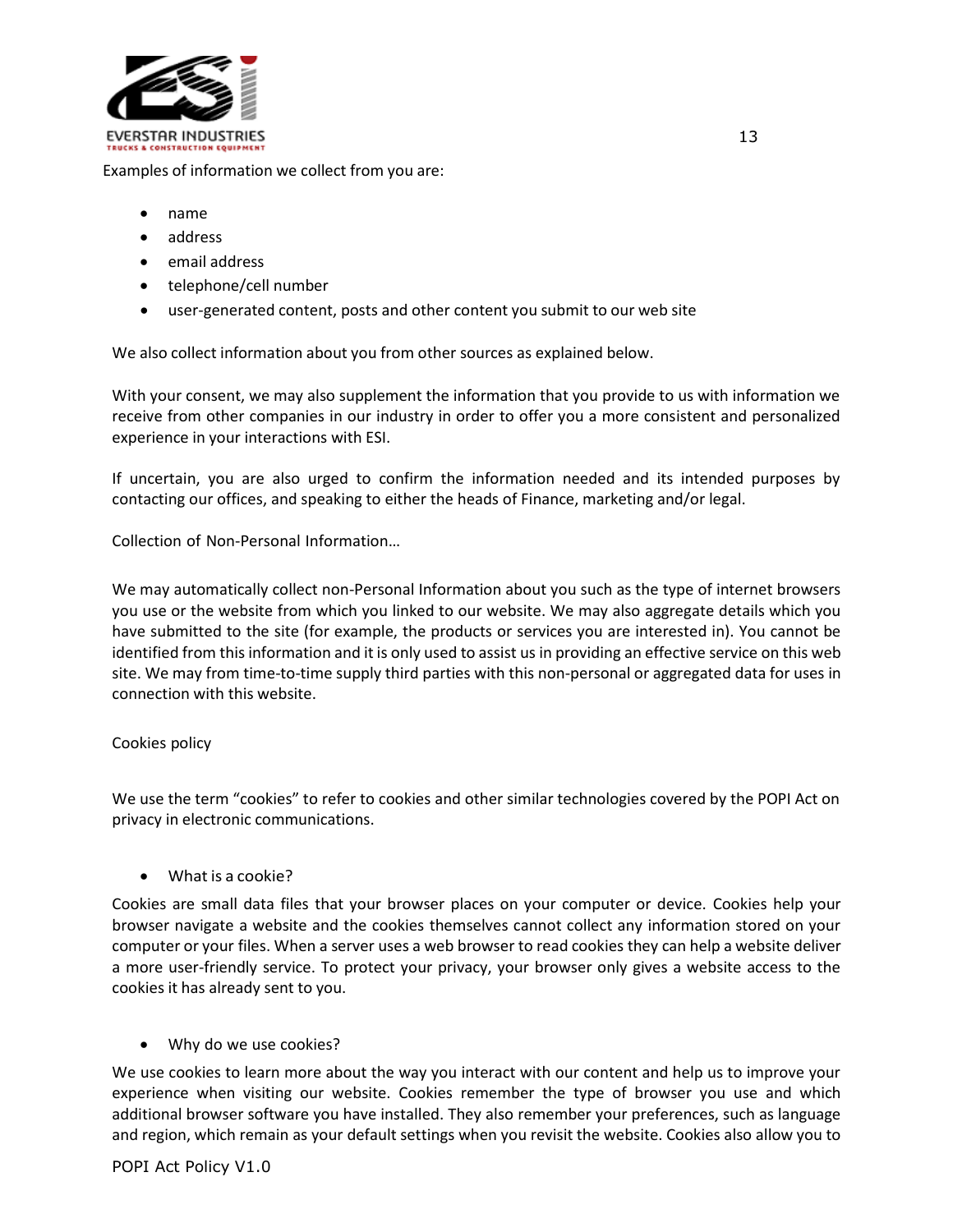

rate pages and fill in comment forms. Some of the cookies we use are session cookies and only last until you close your browser, others are persistent cookies which are stored on your computer for longer. For further details on the various types of cookies that we use, please read our cookie policy.

• How are third party cookies used?

For some of the functions within our websites we use third party suppliers, for example, when you visit a page with videos embedded from or links to YouTube. These videos or links (and any other content from third party suppliers) may contain third party cookies and you may wish to consult the policies of these third party websites for information regarding their use of cookies.

• How do I reject and delete cookies?

We will not use cookies to collect personally identifiable information about you. However, should you wish to do so, you can choose to reject or block the cookies set by the websites of any third-party suppliers by changing your browser settings – see the Help function within your browser for further details. Please note that most browsers automatically accept cookies so if you do not wish cookies to be used you may need to actively delete or block the cookies.

You can also visit [www.allaboutcookies.org](http://www.allaboutcookies.org/) for details on how to delete or reject cookies and for further information on cookies generally. For information on the use of cookies in mobile phone browsers and for details on how to reject or delete such cookies, please refer to your handset manual. Note, however, that if you reject the use of cookies you will still be able to visit our websites but some of the functions may not work correctly.

How we use your information

We will use your Personal and Non-Personal Information only for the purposes for which it was collected or agreed with you, for example:

- Analyse the effectiveness of our advertisements, competitions and promotions
- Collect information about the device you are using to view the site, such as your IP address or the type of Internet browser or operating system you are using, and link this to your Personal Information so as to ensure that the site presents the best web experience for you
- Evaluate the use of the site, products and services
- For audit and record keeping purposes
- For market research purposes
- For monitoring and auditing site usage
- Help speed up your future activities and experience on the site. For example, a site can recognise that you have provided your Personal Information and will not request the same information a second time.
- In connection with legal proceedings
- Make the site easier to use and to better tailor the site and our products to your interests and needs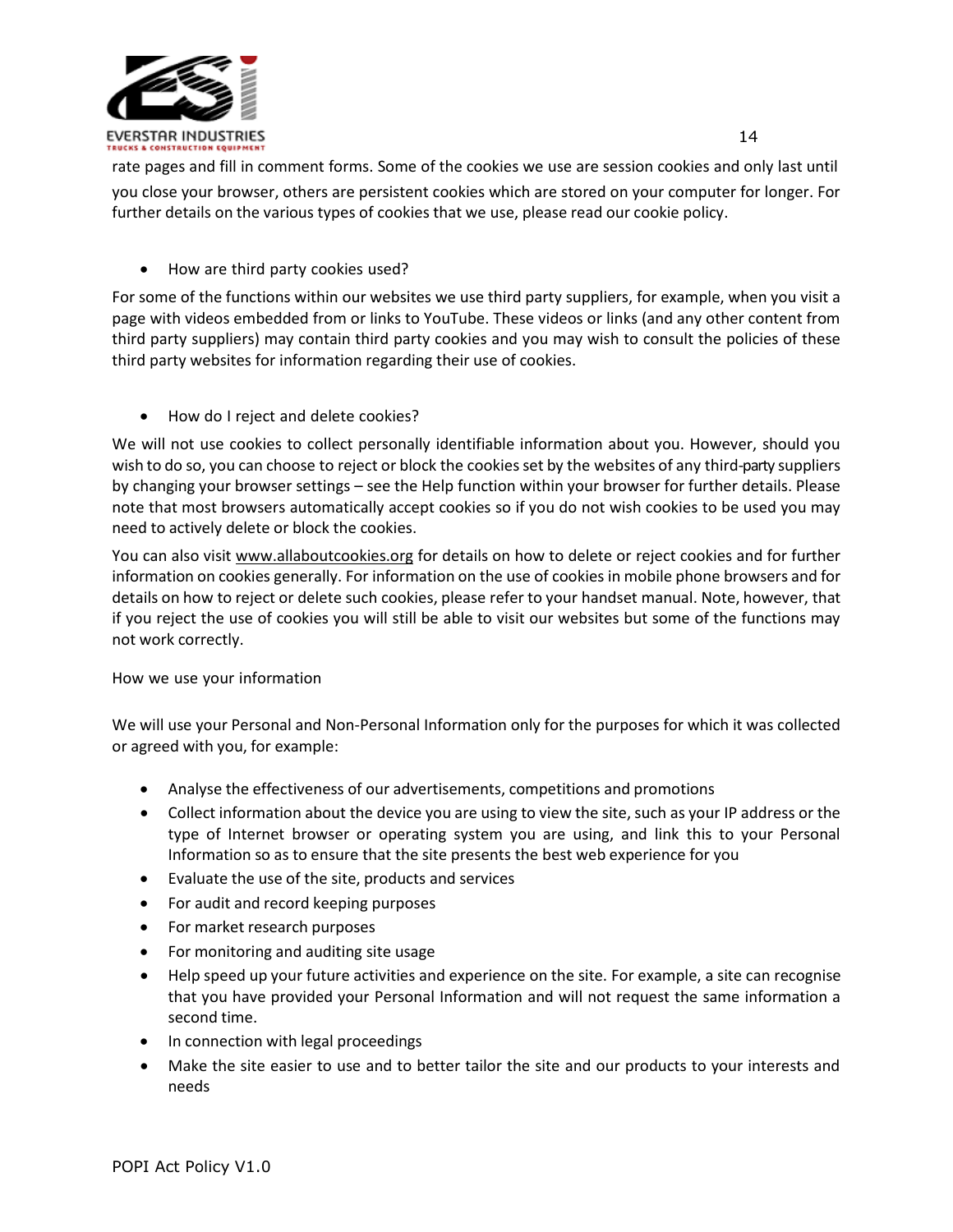

- Offer you the opportunity to take part in competitions or promotions
- Personalise your website experience, as well as to evaluate (anonymously and in the aggregate) statistics on website activity, such as what time you visited it, whether you've visited it before and what site referred you to it
- Suggest products or services (including those of relevant third parties) which we think may be of interest to you
- To assist with business development
- To carry out our obligations arising from any contracts entered into between you and us
- To conduct market or customer satisfaction research or for statistical analysis
- To confirm and verify your identity or to verify that you are an authorised customer for security purposes
- To contact you regarding products and services which may be of interest to you, provided you have given us consent to do so or you have previously requested a product or service from us and the communication is relevant or related to that prior request and made within any time frames established by applicable laws.
- To notify you about changes to our service
- To respond to your queries or comments
- We will also use your Personal Information to comply with legal and regulatory requirements or industry codes to which we subscribe or which apply to us, or when it is otherwise allowed by law.
- Where we collect Personal Information for a specific purpose, we will not keep it for longer than is necessary to fulfil that purpose, unless we have to keep it for legitimate business or legal reasons. In order to protect information from accidental or malicious destruction, when we delete information from our services we may not immediately delete residual copies from our servers or remove information from our backup systems.
- You can opt out of receiving communications from us at any time. Any direct marketing communications that we send to you will provide you with the information and means necessary to opt out.

Disclosure of Personal Information

We may disclose your Personal Information to our other business partners who are involved in the delivery of products or services to you. We have agreements in place to ensure that they comply with these privacy terms.

We may share your Personal Information with, and obtain information about you from:

- Third parties for the purposes listed above;
- Other companies in our industry when we believe it will enhance the services and products we can offer to you, but only where you have not objected to such sharing;
- Other third parties from whom you have chosen to receive marketing information.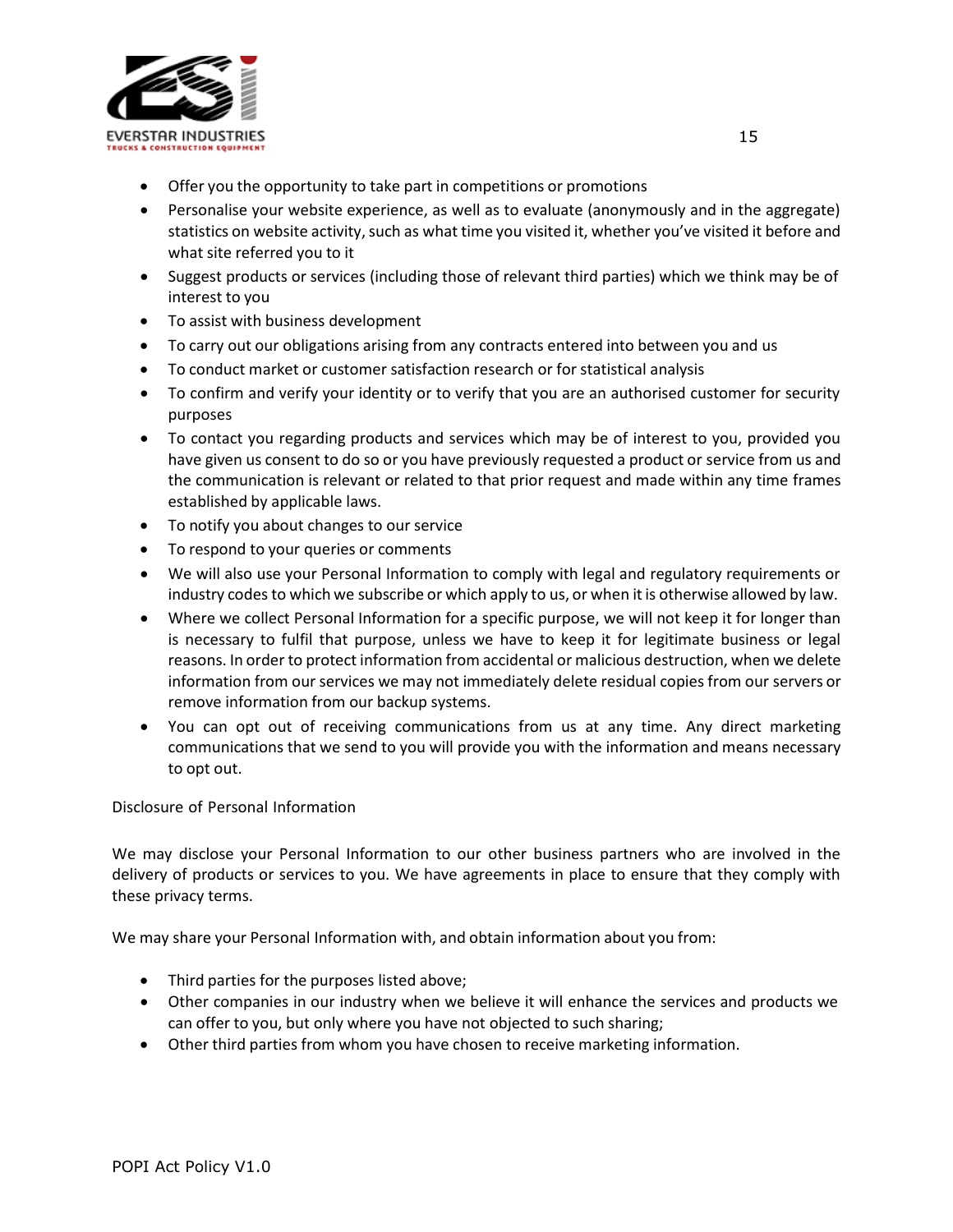

We may also disclose your information:

- Where we have a duty or a right to disclose in terms of law or industry codes;
- Where we believe it is necessary to protect our rights.

# Personal Information Security

We are legally obliged to provide adequate protection for the Personal Information we hold and to stop unauthorised access and use of personal information. We will, on an on-going basis, continue to review our security controls and related processes to ensure that your Personal Information is secure.

Our security policies and procedures cover:

- Acceptable usage of personal information;
- Access to personal information;
- Computer and network security;
- Governance and regulatory issues;
- Investigating and reacting to security incidents.
- Monitoring access and usage of personal information;
- Physical security;
- Retention and disposal of information;
- Secure communications;
- Security in contracting out activities or functions;

When we contract with third parties, we impose appropriate security, privacy and confidentiality obligations on them to ensure that Personal Information that we remain responsible for, is kept secure. In some instances, NDA's are entered into.

We will ensure that anyone to whom we pass your Personal Information agrees to treat your information with the same level of protection as we are obliged to.

Access to your Personal Information

You have the right to request a copy of the Personal Information we hold about you. To do this, simply contact us at the numbers/addresses listed on our home page and specify what information you would like. We will take all reasonable steps to confirm your identity before providing details of your personal information.

Please note that any such access request may be subject to a payment of a legally allowable fee, as laid down in our POPI Act Policy.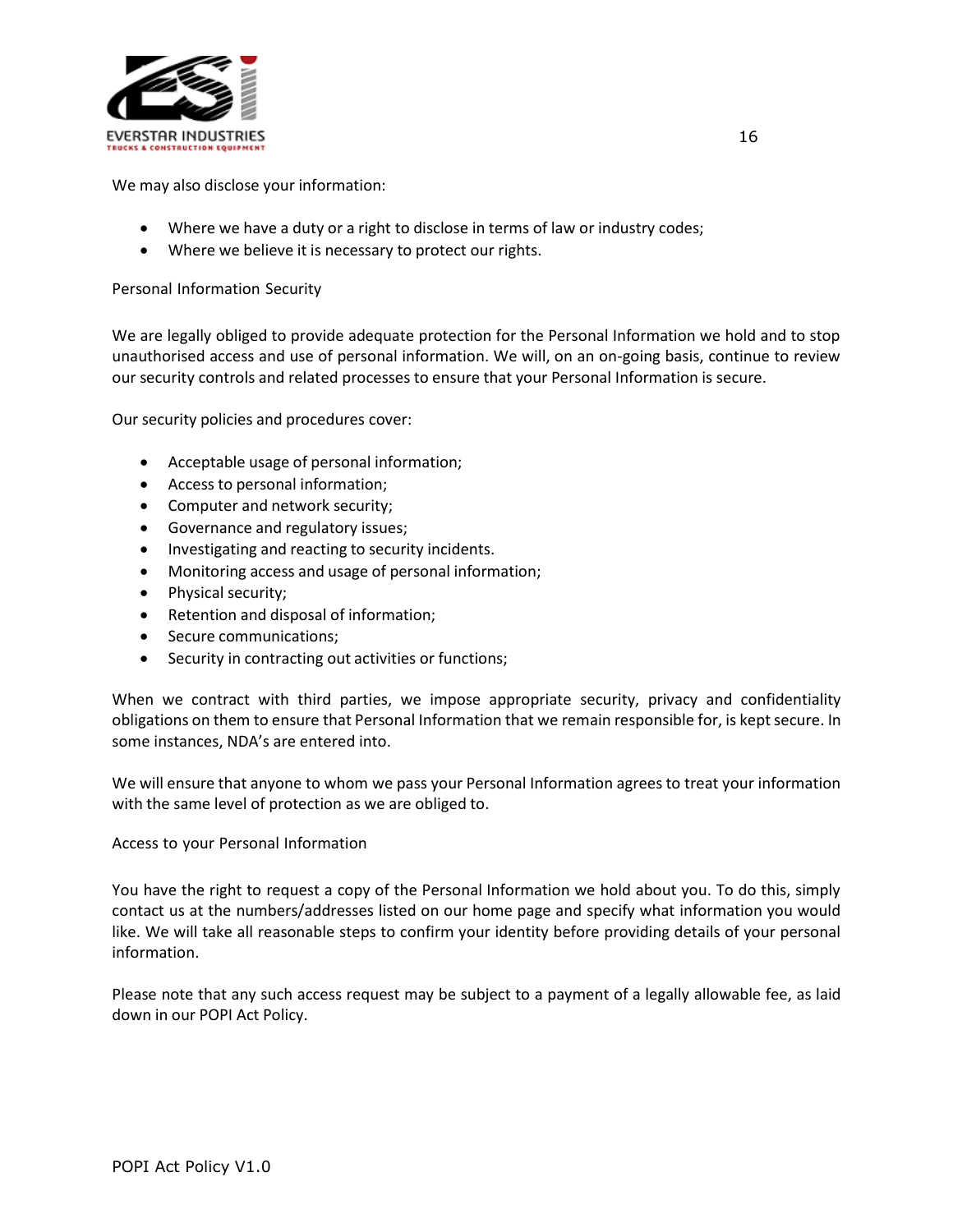

Correction of your Personal Information

You have the right to ask us to update, correct or delete your personal information. We will take all reasonable steps to confirm your identity before making changes to Personal Information we may hold about you. We would appreciate it if you would take the necessary steps to keep your Personal Information accurate and up-to-date by notifying us of any changes we need to be aware of.

Definition of Personal Information

According to the POPI Act ''Personal Information'' means information relating to an identifiable, living, natural person, and where it is applicable, an identifiable, existing juristic person. The POPI Act, which has more specific examples if you need them, can be found at the following link: [Protection of Personal Information Act \(www.gov.za\)](https://www.gov.za/sites/default/files/gcis_document/201409/3706726-11act4of2013protectionofpersonalinforcorrect.pdf)

Changes to this notice

Please note that we may amend this notice from time to time. Please check our website periodically to inform yourself of any changes.

How to contact us

If you have any queries about this notice or believe we have not adhered to it, or need further information about our privacy practices or wish to give or withdraw consent, exercise preferences or access or correct your personal information, please contact us at the numbers/addresses listed on our website www.everstarindustries.com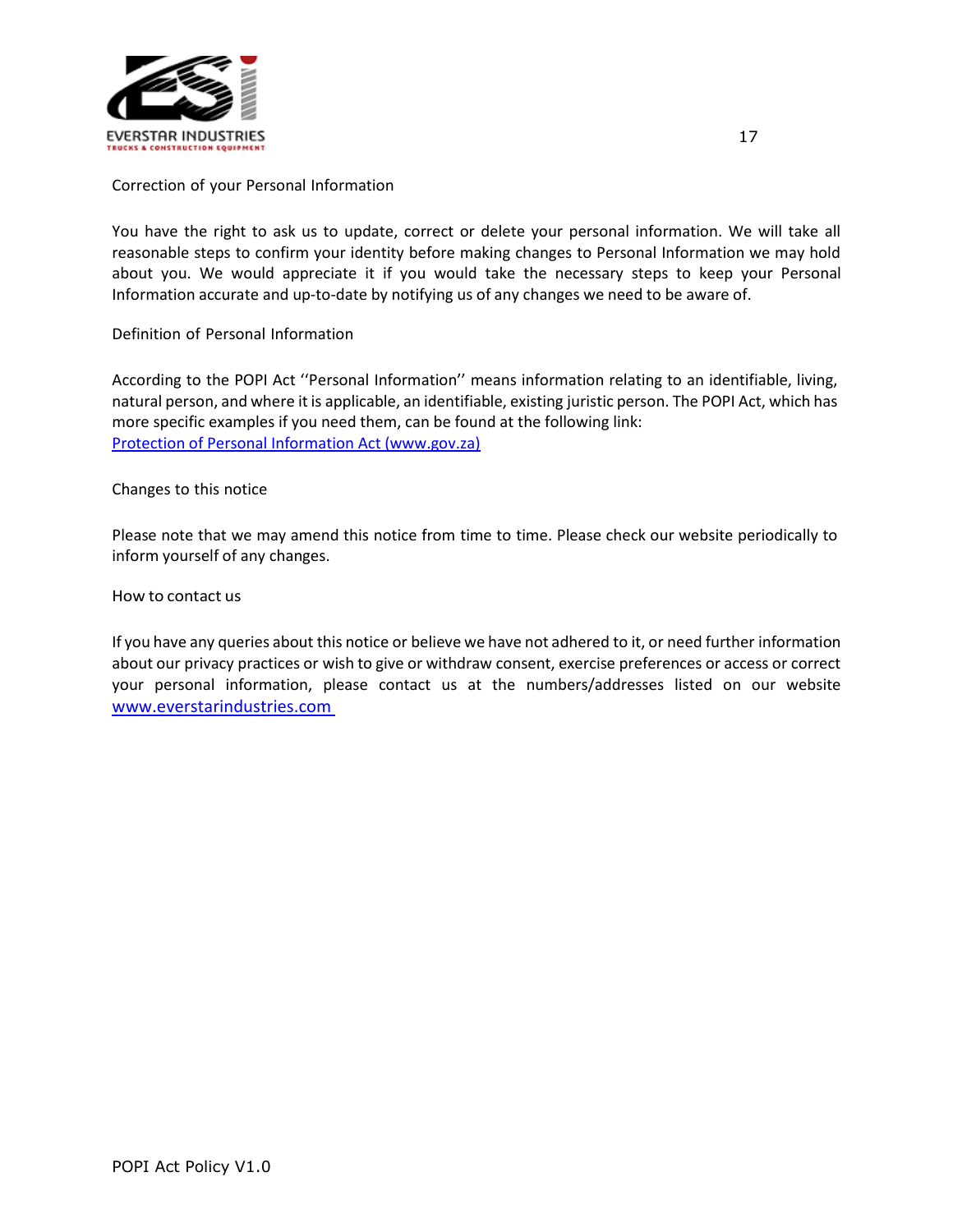

# APPENDIX B: ESI POLICY FOR OBTAINING CONSENT FROM CUSTOMERS / DEALERS

ESI collects personal information from when you register with us for business purposes. We will only use this information to carry out the processes for the purpose for which you registered with us.

We will protect your personal information in accordance with our Customer Privacy Notice and the provisions of the Protection of Personal Information Act, 2013 (South Africa). If you agree, we will use your information to send marketing information to you.

ESI will not share your personal information with external companies, unless you provided us the authority to do so…please read carefully before submitting personal information.

Personal information will be protected in accordance with the conditions contained in Protection of Personal Information Act, No 4 2013 (South Africa).

For more information explaining how we use your personal information, please see our Customer Privacy Notice available at [www.everstarindustries.com](http://www.everstarindustries.com/)

The specific details of the Personal Information we process are contained in the ESI enquiry form.

## APPENDIX C: ESI POLICY FOR CONDITION FOR SPECIFIC PURPOSE

ESI will only collect personal information from you when the purpose for collection been explicitly defined and agreed. We undertake to ensure that as the data subject, you are aware of the purpose for collecting your personal information.

Where reasons for processing for further purposes arise, these will be explicitly defined and agreed.

For more information explaining how we use your personal information, please see our Customer Privacy Notice.

## APPENDIX D: ESI POLICY FOR ENSURING INFORMATION QUALITY

ESI will take reasonable steps to ensure that information is complete, accurate, not misleading and, where necessary, updated.

ESI will ensure that appropriate information security measures are established to ensure that personal information is protected in line with industry practices, norms and standards.

For more information explaining how we use your personal information, please see our Customer Privacy Notice available at www.everstarindustries.com .